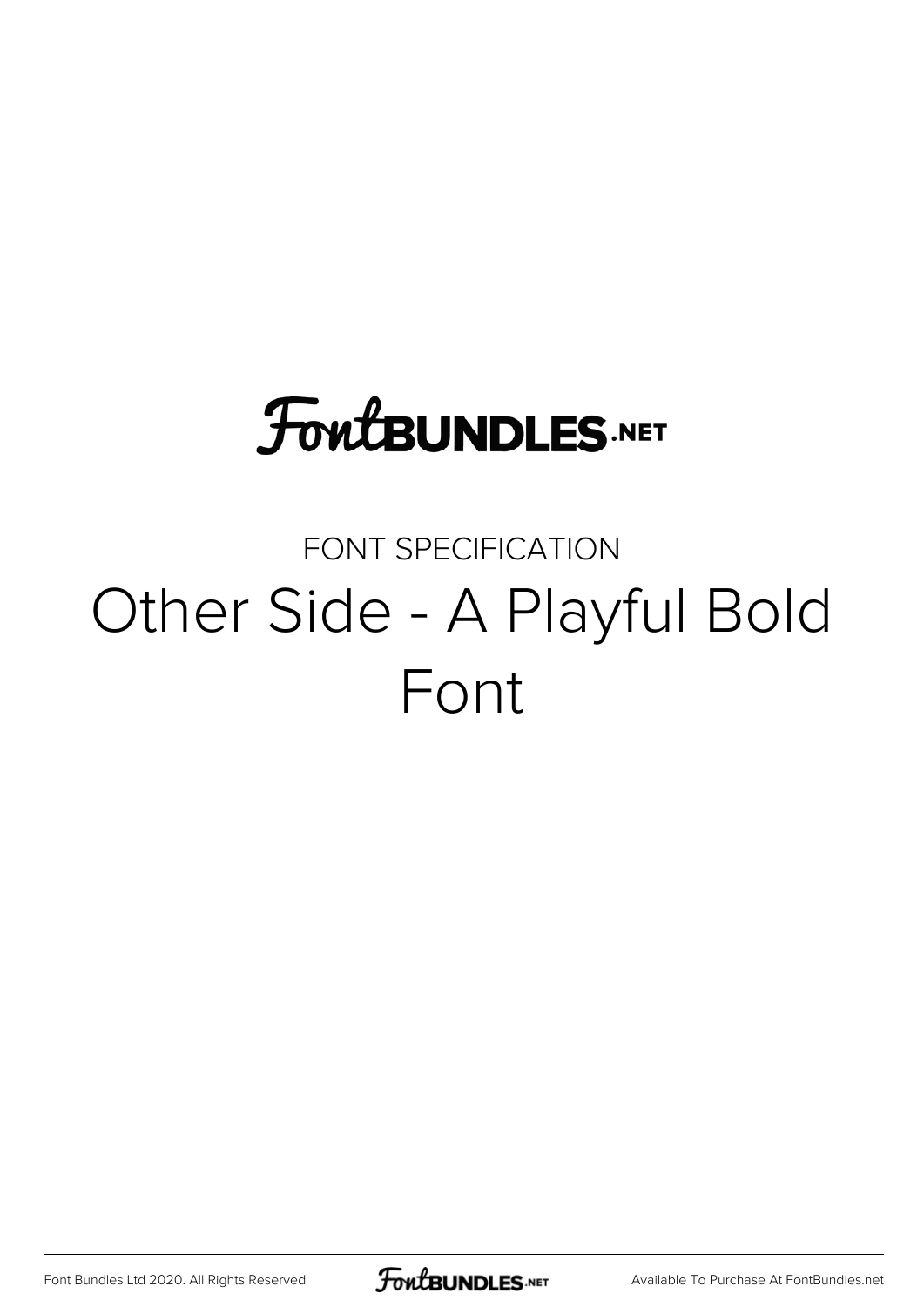#### Other Side - Regular

**Uppercase Characters** 

#### ABCDEFGHIJKLMNOPQRST UVWXYZ

Lowercase Characters

### abcdefghijklmnopqrstuv WXYZ

**Numbers** 

#### 0123456789

**Punctuation and Symbols** 

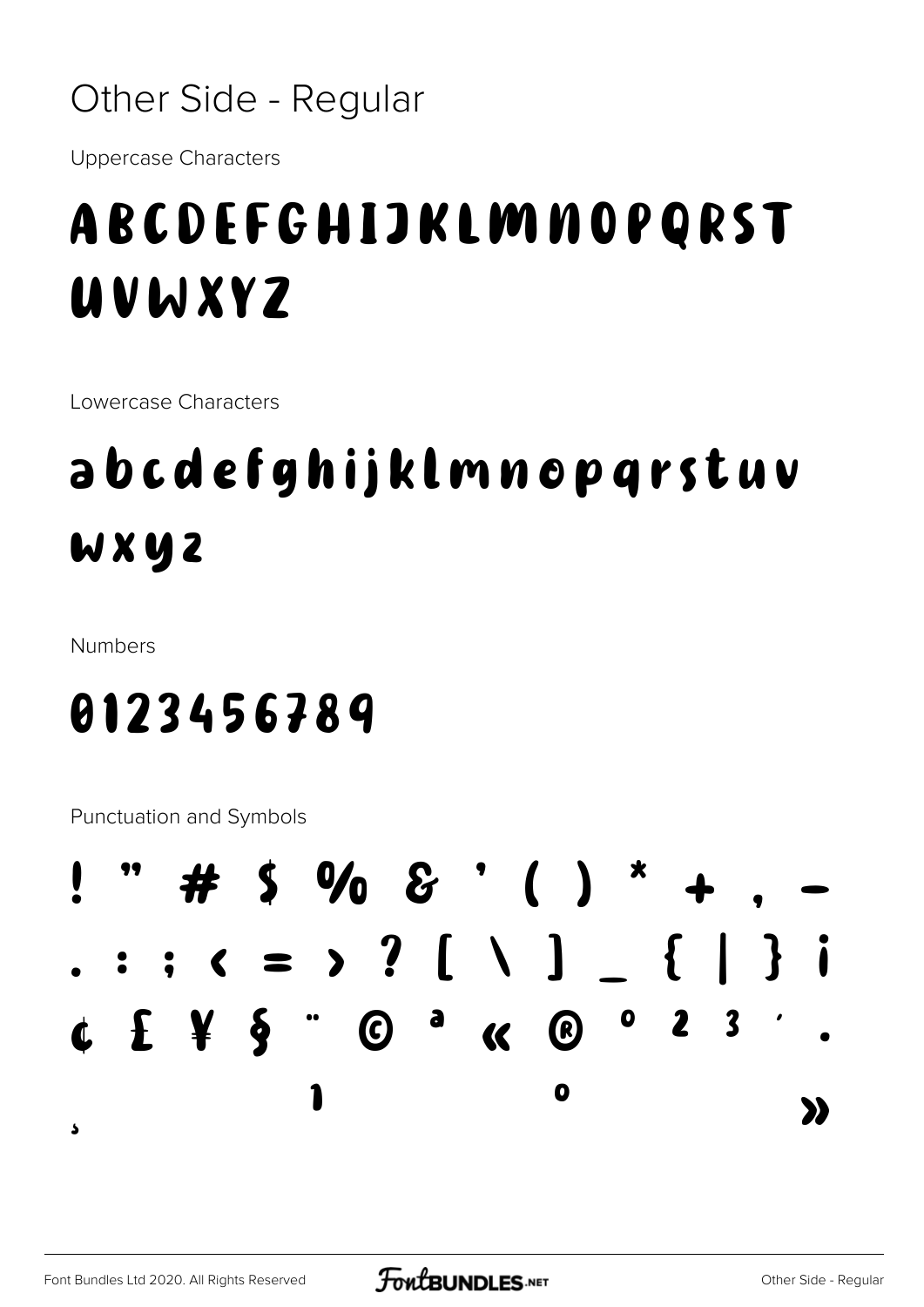All Other Glyphs

# À Á Â Ã Ä Å Æ Ç È É Ê Ë Ì Í Î Ï Ñ Ò Ó Ô Õ Ö × Ø Ù Ú Û Ü Ý ß à á â ã ä å æ ç è é ê ë ì í î ï ñ ò ó ô õ ö ø ù